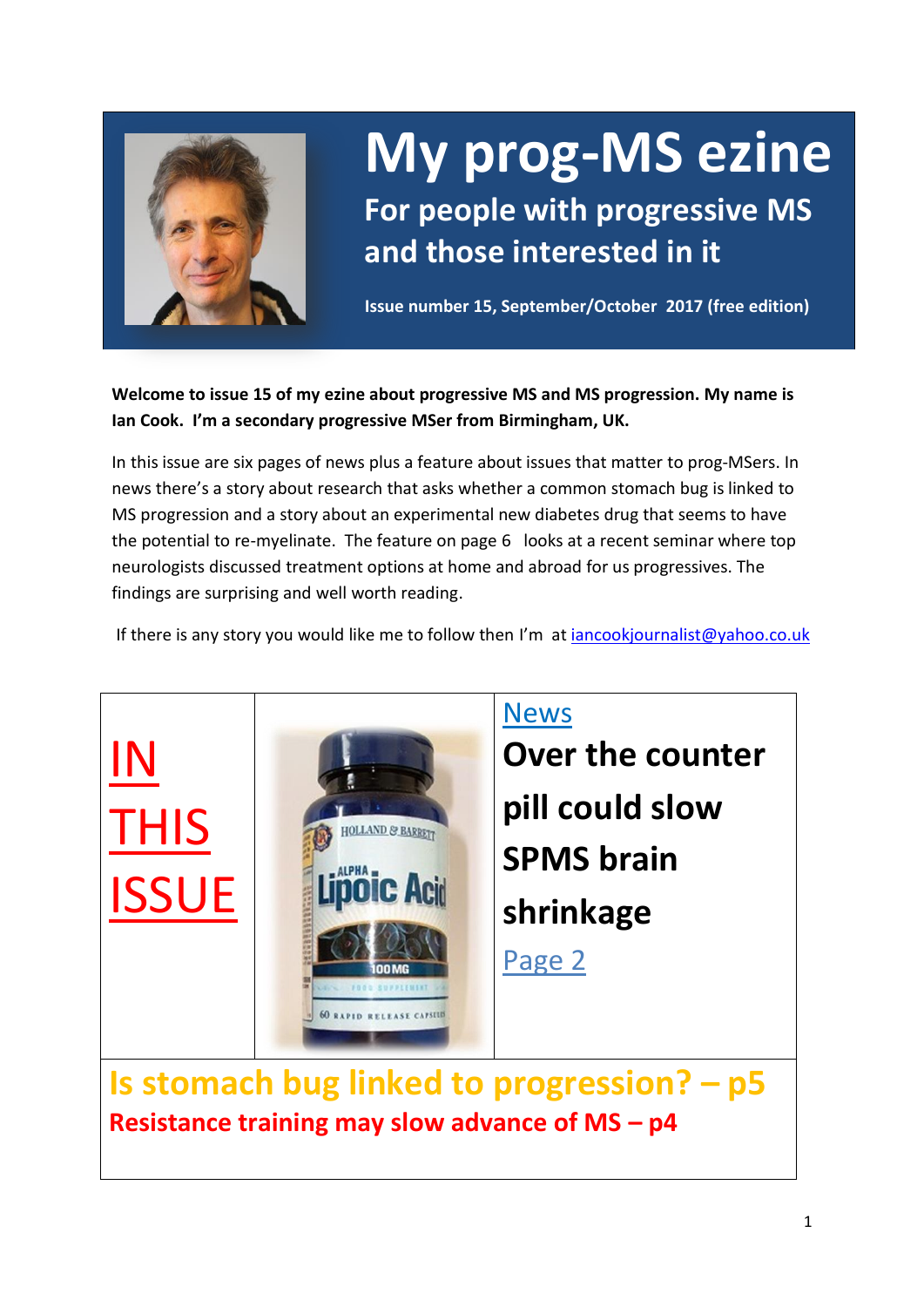![](_page_1_Picture_1.jpeg)

## **Over the counter antioxidant pill could slow SPMS brain shrinkage**

**A US study suggests large doses of lipoic acid, an over-the-counter anti-oxidant can slow down the rate of brain shrinkage in secondary progressive MS and also help prevent falls**.

The research was published in Neuroimmunology and Neuroinflammation and carried out at Oregon Health & Science University(OHSU) in the US. In the study 27 people

were given a 1,200-miligram (mg) daily dose of lipoic acid, and 24 people given a placebo for two years. "These are high doses," said lead author Rebecca Spain, M.D., M.S.P.H., an assistant professor of neurology in the OHSU School of Medicine. (Lipoic acid pills on sale in the high street are usually 300 or 600 mg)

She added: " While it seems safe, we won't know whether it actually improves the lives of people with MS until we can replicate the results in the pilot study through a much bigger clinical trial. Fortunately, we're going to be able to answer that question with the participation of kind volunteers."

The major finding of the pilot study involved measuring the degree to which lipoic acid arrested the rate of whole brain atrophy or shrinkage, as measured through magnetic resonance imaging (MRI). The study revealed a 68 percent improvement over the placebo in slowing the rate of whole brain atrophy in patients with secondary progressive MS.

These results are impressive. For the sake of comparison, a clinical trial involving the recent FDA-approved pharmaceutical Ocrevus (ocrelizumab) showed an 18 percent improvement over a placebo in slowing the rate of whole brain atrophy for patients with primary progressive forms of the disease.

In addition, the lipoic acid pilot study suggested slightly improved walking times and fewer falls among study participants who took a daily dose of lipoic acid compared with those who received the placebo. Researchers are eager to test these outcomes in the larger clinical trial.

**More details of all stories on p9**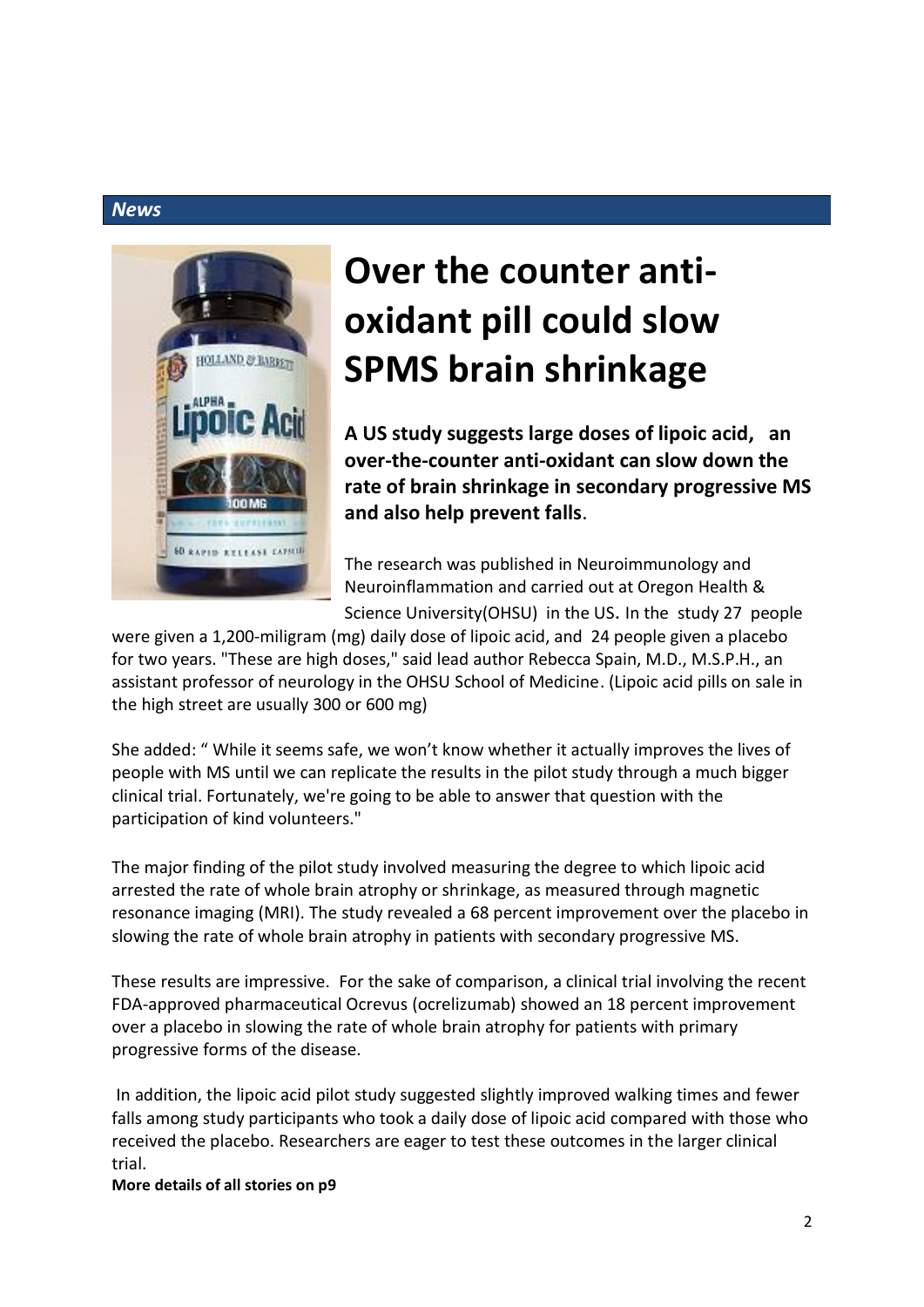## **Pancreas may provide potential drug candidate for regenerating myelin – a new drug is in clinical studies**

#### **A substance secreted by the pancreas may promote regeneration of myelin, the protective nerve coating that is damaged in multiple sclerosis.**

**I**n a study carried out on mice and titled "Peripherally derived FGF21 promotes remyelination in the central nervous system," scientists found that the substance, fibroblast growth factor 21, or FGF21, promotes remyelination in mice. Remyelination is the renewal of the myelin sheath and is seen as the key to repairing the nerve damage that has accumulated in progressive MS.

Myelination is carried out by a specific type of nerve cell called an oligodendrocyte. In normal development, oligodendrocyte precursor cells (OPCs) differentiate into oligodendrocytes, which are required for myelination. OPCs will proliferate around the lesions of demyelination after injury and contribute to spontaneous remyelination, but the molecular mechanism of OPCs proliferation is not fully understood.

In Japan's Osaka University Associate Professor, Rieko Muramatsu focused on the blood leakage around demyelinating lesion. "Factors in the blood cannot reach the normal brain because the central nervous system has a blood-brain barrier. In demyelinatiing diseases like multiple sclerosis, the blood-brain barrier around the lesion is disrupted," she said.

Muramatsu suspected that with the breach, factors from peripheral organs secreted into the blood could now reach the brain.

To test her hypothesis she disrupted the vascular barrier and myelin structures in mice by injecting Lysophosphatidylcholine (LPC). " We looked for circulating factors that promote OPCs proliferation and found FGF21 as a candidate," she explained.

The results suggest that FGF21 has therapeutic potential for demyelinating diseases. FGF21 analogues are already being used for clinical studies on diabetes, which means its development for remyelination could go faster than had it been an untested compound.

"There are many drugs that inhibit demyelination, but none that promote remyelination. FGF21 is a new candidate that deserves more testing. The most important finding is that we show the peripheral milieu promotes central nervous system remyelination."

The study was published in the Journal of Clinical Investigation.

#### **For further details of all news stories go to page 9**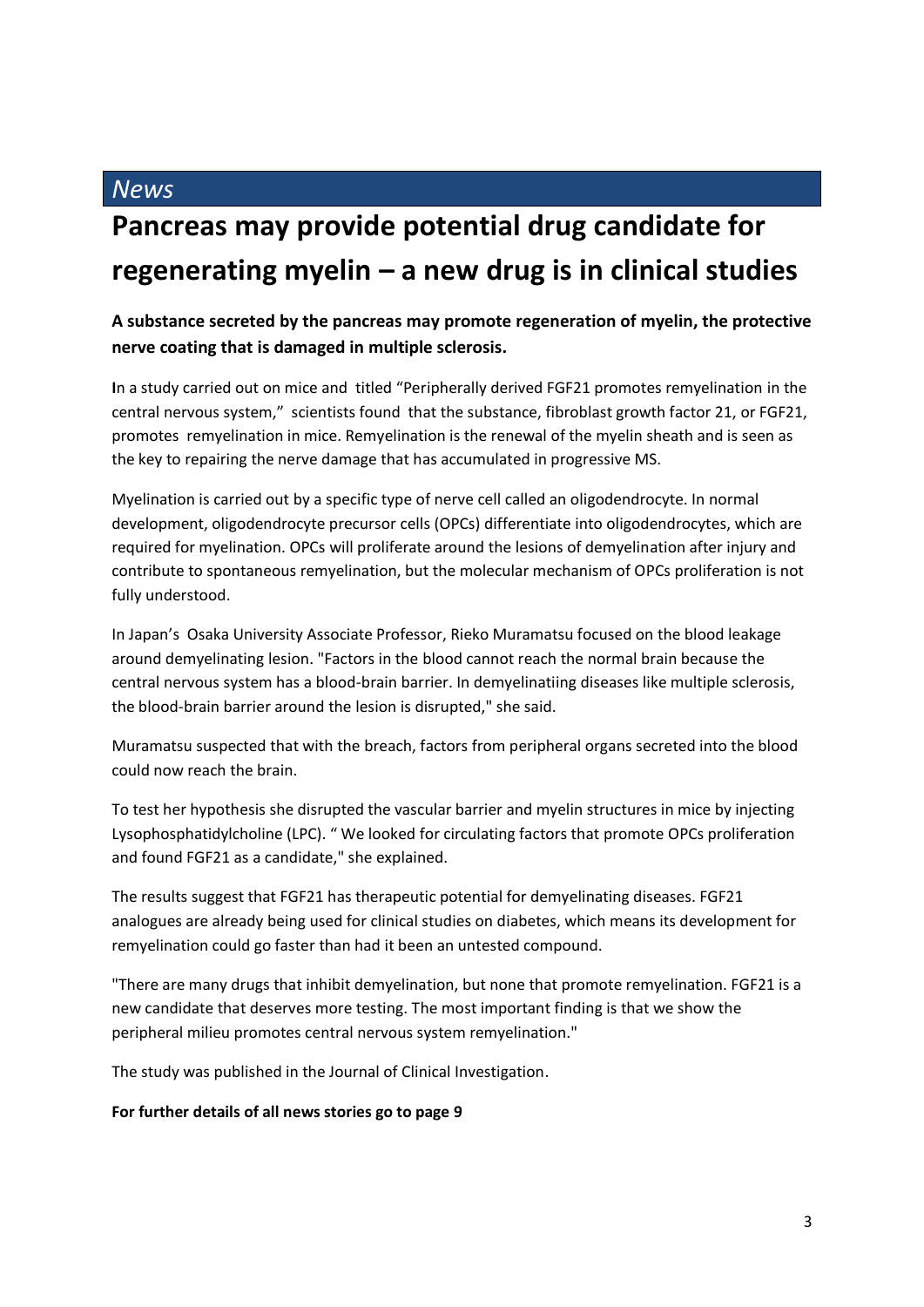![](_page_3_Picture_1.jpeg)

# **Resistance training may slow progression in MS**

**New research has revealed that resistance training protects the brains of people with MS, something which may delay the progression of the disease.**

The research study was conducted in Denmark and Germany and published in Multiple Sclerosis Journal.

The study shows that resistance training has a number

of positive effects on the brain, which go beyond what can be achieved through effective disease specific medication.

Researcher and Associate Professor Ulrik Dalgas from the Department of Public Health at Aarhus University, said: 'For the past 15 years, we have known that physical exercise does not harm people with MS, but instead often has a positive impact on, for example, their ability to walk, their levels of fatigue, their muscle strength and their aerobic capacity, which has otherwise often deteriorated. But the fact that physical training also seems to have a protective effect on the brain in people with MS is new and important knowledge.'

The study followed 35 people with MS for six months. Half of the group took part in resistance training twice a week, while the other half continued to live their lives normally without systematic training. Prior to and following the six-month period, the test subjects had their brains MRI scanned, and the researchers could see that there was a tendency for the brain to shrink less in those patients who undertook resistance training.

'Among persons with MS, the brain shrinks markedly faster than normal. Drugs can counter this development, but we saw a tendency that training further minimises brain shrinkage in patients already receiving medication. In addition, we saw that several smaller brain areas actually started to grow in response to training,' says Ulrik Dalgas**.**

#### **More details of all news stories on page 9**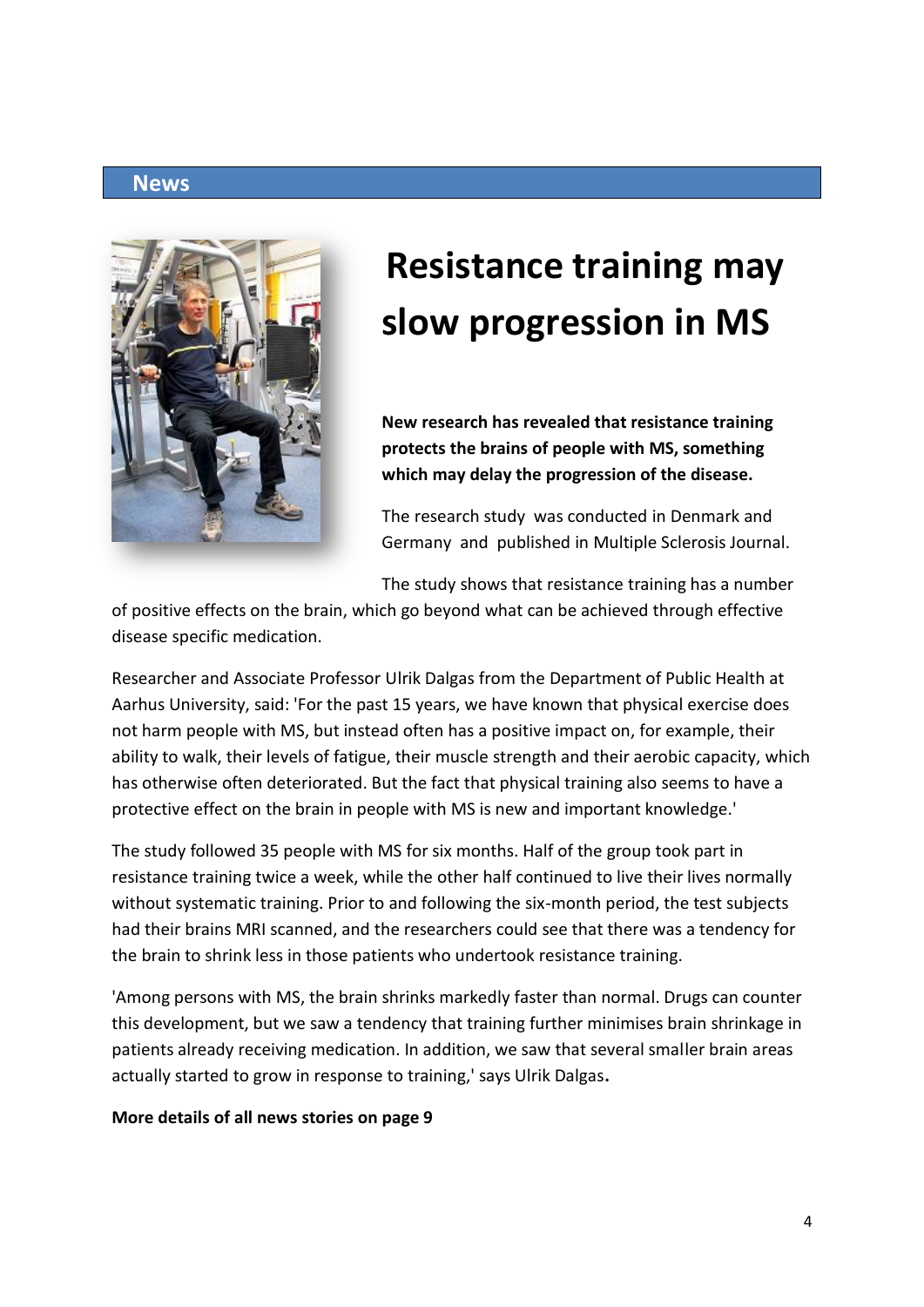## **Is stomach bug linked to MS progression?**

**Secondary progressive MS patients have larger quantities of antibodies to the stomach ulcer bug Helicobacter pylori (H.pylori) than those with relapsing-remitting MS, according to research published in the journal Scientific Reports.** 

The research, carried out at the University of Thessaly in Greece, suggests an immune response to H. pyolori produces large quantities of antibodies which might be linked to progression in MS and may also be connected to disease activity.

The study is "big news" according to the Barts Hospital MS website www.msresearchblogspot.com as it demonstrates that the antibody response to H. Pyolori infection differs between pwMS and controls, as well as between pwRRMS (Relapsing remitting MS) and pwSPMS (Secondary progressive MS). It also appears to be linked with disease activity.

The team behind the new research recruited 102 patients with RRMS, 37 with SPMS and 68 healthy people to determine whether antibodies to various proteins on the H. pylori microbe's surface might differ between MS patients and healthy people.

Reactivity against specific H. pylori immune-dominant antigens revealed several differences between people with MS and healthy controls (HCs) , and more importantly between people with RRMS and SPMS. Antibodies to anti Vac-A (a secreted bacterial protein) were four times more frequent in SPMS than in the control group. This is an intriguing finding as this was the only antigen (amongst 7 with different recognition between patients and controls) which is more common in MS patients than the control group.

Why VacA is responsible for this is not clear. It could be that infection with H. pylori could initiate antibody (or T cell)-responses against VacA in genetically prone individuals, which in turn could cross-recognize myelin antigens leading to demyelination in SPMS. Nobody seems to know for certain although there appears to be consensus that these findings are important. What is known is that H. pylori is more common in middle age as is SPMS and there may be a link here. There are other possibilities as the above website www.msresearchblogspot.com points out:

"Many people think that MS is triggered by exposure to infectious agents in our environment. The most well-known putative trigger is EBV, (Epstein Barr virus) but there has also been debate surrounding the role of H. Pylori, an enteric pathogen better known for its role in causing peptic ulcers. Epidemiological evidence has been conflicting on whether H. Pylori infection protects against MS, increases the risk of MS, or has no association at all." **For further details of all news stories go to page 9**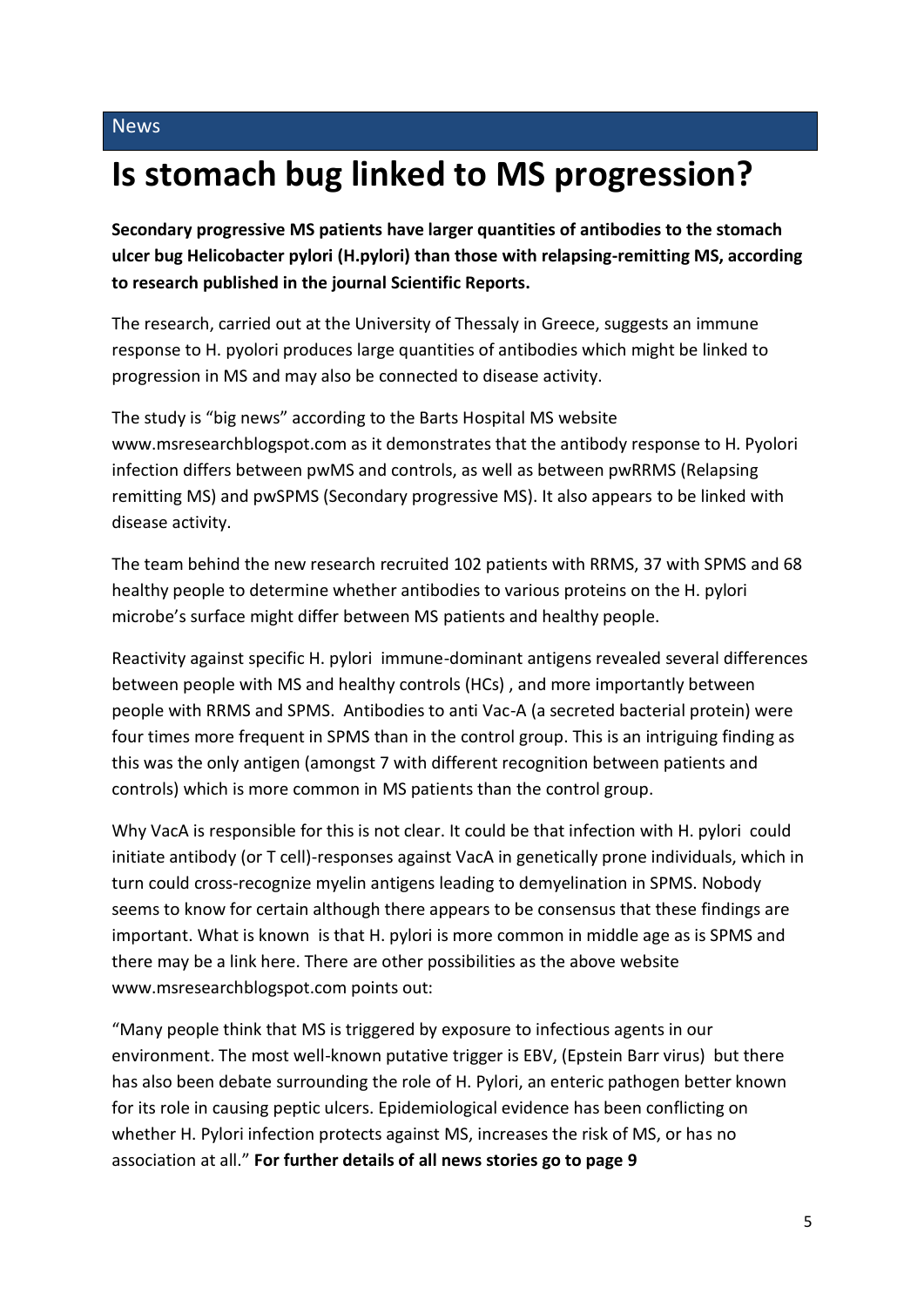### **Feature Community Community Seminar Pressure Community Community Community Community Community Community Community**

![](_page_5_Picture_2.jpeg)

## **Top doctors discuss drug options for progressive MSers**

**Neurologists, health researchers, an MS Society representative and a few progressive MSers met recently at Barts Hospital in London to discuss treatments for advanced or progressive MS.**

Dr. Klaus Schmierer, a neurologist at London's Barts Hospital, who organised the meeting said real promise lies in cladribine, a drug used for the past 25 years to treat hairy cell leukaemia, but which has also proved effective in relapsing remitting MS. Cladribine is safe, easy to use, is an injectable but also comes in tablet form - and it's cheap as it's a generic drug. Intriguingly, there is also evidence, dating from the early 1990s, that cladribine may slow advanced (progressive) MS. At the moment, about 100 patients at the Royal London Hospital with advanced MS - who have failed other therapies - are using it and finding it effective.

The conference was told that another MS drug which offers hope is rituximab, an injectable, which works in a similar fashion to ocrelizumab (recently licensed by the EMA (European Medicines Agency) in the US for primary progressive MS. Though the NHS has declined to fund rituximab for the treatment of MS in the UK - citing insufficient trial results - Swedish neurologists have been using the drug for RRMS (relapsing remitting MS) and advanced or progressive MS for more than a decade.

"It fulfilled an unmet need and there were fewer options available for advanced MS," said Frederik Piehl, a neurologist from the Swedish Karolinska Institute. In Sweden, he said rituximab has been found to have been highly effective and well tolerated. However in the UK, neurologists are not allowed to prescribe it for their patients. The final drug discussed was ocrelizumab – the drug currently being assessed for licensing by the EMA for RRMS and PPMS (Primary Progressive MS) . There are high hopes for this drug and although it is only licensed for PPMS and not SPMS (Secondary Progressive MS) it does at least present a treatment option for one section of the community of progressive MSers. **For more details see page 9**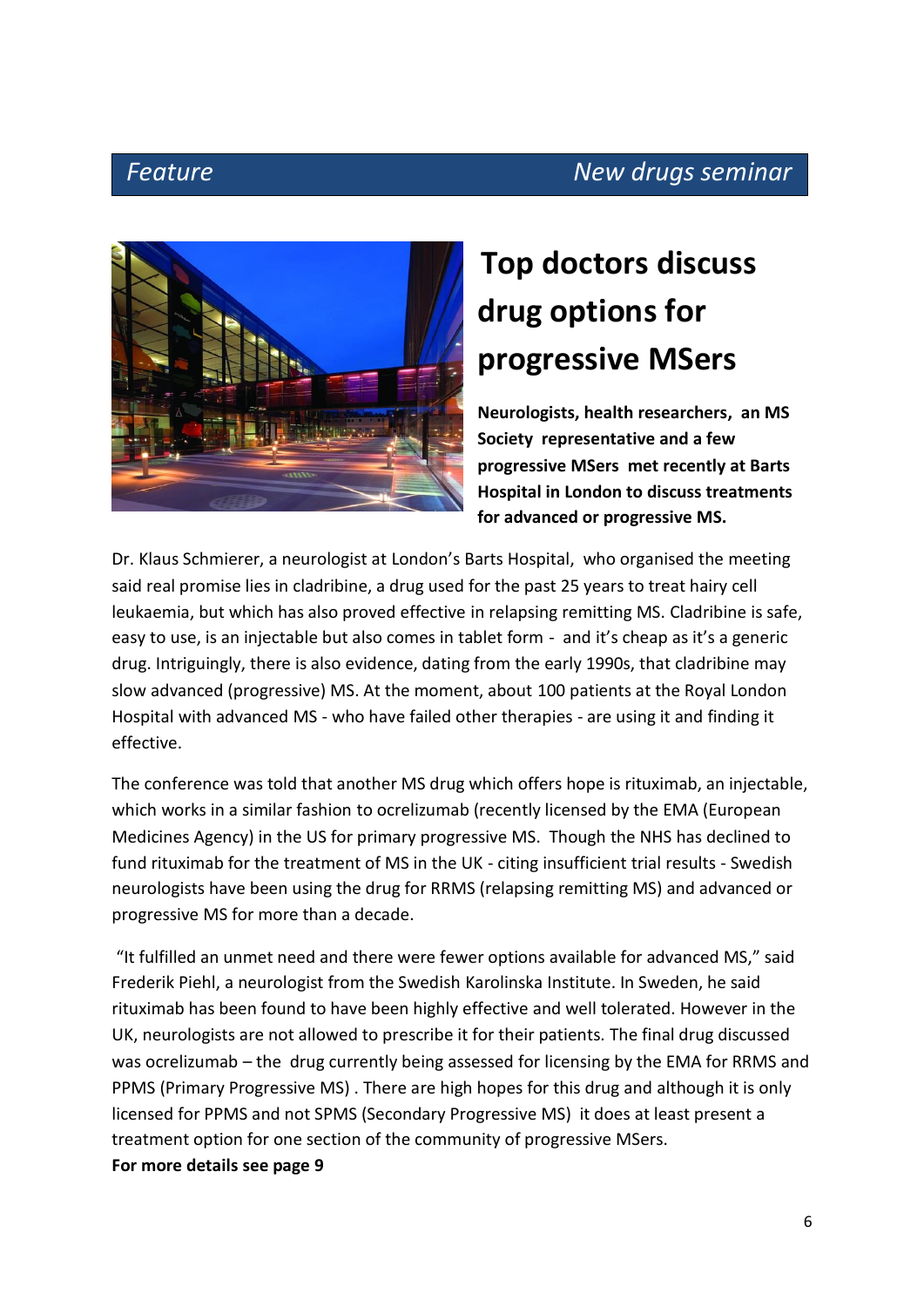### **Unknown B-cell toxin may cause MS progression**

**B-cells in progressive MS patients' blood secrete toxic substances that cause neurons and myelin-forming cells (oligodendrocytes) to die, according to a new study published in the Journal of Neuro-immunology. Researchers are now seeking to discover more about the link between this cell death (called apoptosis) and the progressive stage of MS.**

A research a team led by Dr. Robert Lisak of Wayne State University in Detroit, and Dr. Amit Bar-Or of McGill University in Montreal looked at the blood of MS patients and discovered that B-cells in their blood killed lab-grown neurons and oligodendrocytes - cells which form myelin. Deterioration of myelin and the death of neurons are hallmarks of MS.

The researchers said B-cells trigger apoptosis – a process that tells the cell to die when exposed to stressful factors or toxins. Although the research team screened around 40 inflammation-related substances they were unable to identify which substance caused this apoptosis. Finding this substance is crucial as it may pinpoint the trigger that starts the disease process in MS and leads to its progression. In the next phase of the study the teams plan to learn more about the working process of this toxin, what it is and what causes it to be produced.

B cells, also known as B lymphocytes, are a type of white blood cell that along with T cells form part of the body' immune system.

### **Disappointing results of trial into new drug for SPMS**

A one-year clinical trial of MIS416, a naturally occurring agent derived from bacteria that can potentially alter immune responses in secondary progressive MS, has produced disappointing results.

The recently completed trial involved 93 people with secondary progressive MS in Australia and New Zealand. None of the clinical or MRI measures suggested benefit of MIS416 compared to those taking the placebo.

In spite of the trial outcome the study's sponsor, Innate Immunotherapeutics Limited, have announced plans to continue analysing data to see if there were any subgroups of participants who responded to therapy.

#### **For details of all news stories go to page 9**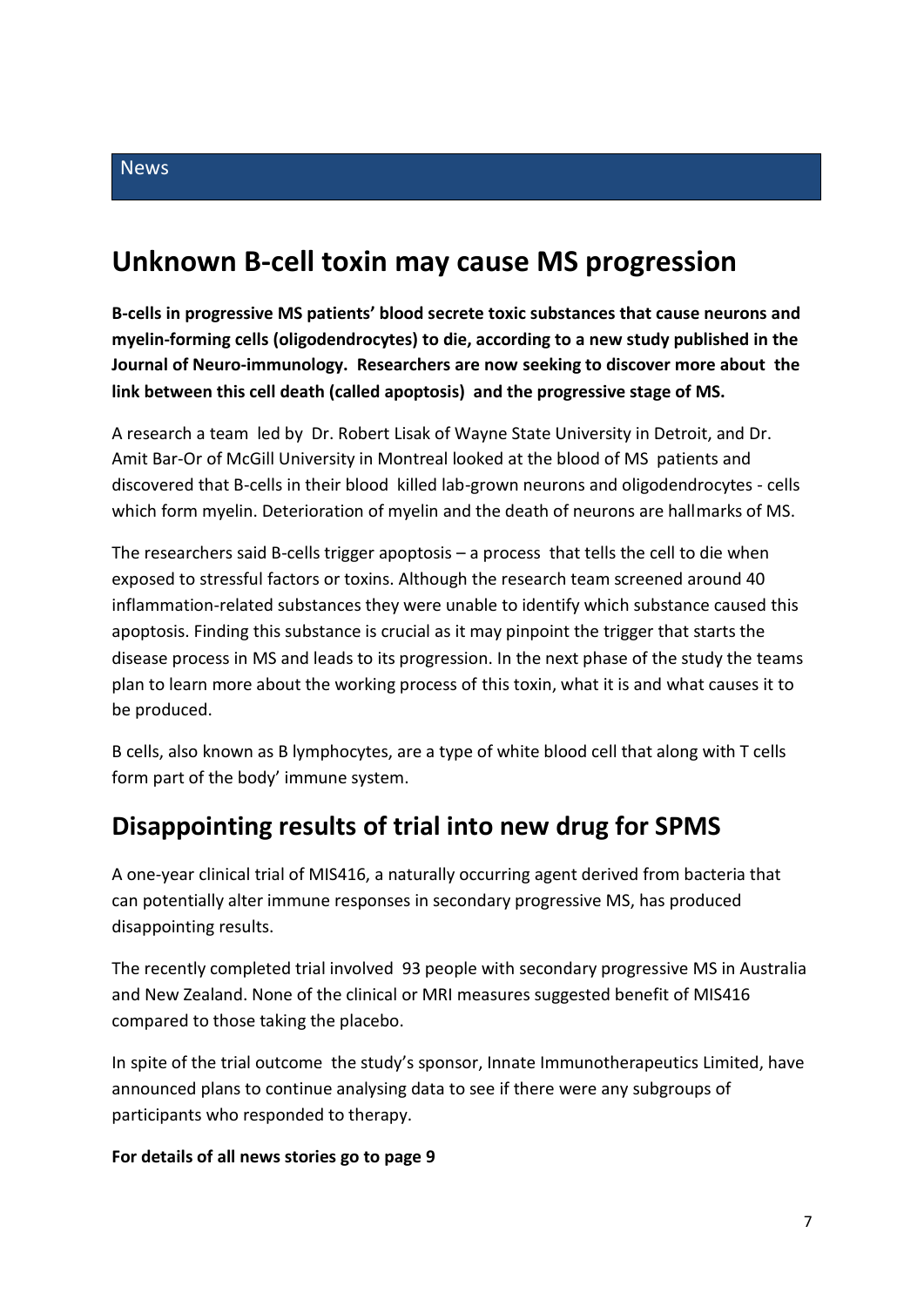![](_page_7_Picture_1.jpeg)

## **Survival rates of MSers have increased dramatically in past 50 years**

**Three studies from Scandinavian countries show people with MS are living longer and the difference in life expectancy between MSers and the general population is narrowing.**

The first study, from Sweden, looked at all Swedes with a diagnosis of MS between 1968 and 2012. For each MSer identified, ten individuals without MS but with the same age, gender, county of residence were also selected. The study found there was a 3.5 fold reduction in the risk of death in MSers relative to the general population comparing 1968- 1980 to 2001-2012.

The second study used the Danish MS nationwide registry from 1950 to 1999, looked at the survival rates of 12,847 MSers whose mortality was compared to known Danish mortality rates for the general population. This study found that comparing the years 1950-1959 to 1990-1999 there was a 5-fold reduction in lives lost to MS. Survival for MSers increased by an average 15 years.

The third study looked at MSers in Norway from 1953-2012. The risk of death for MSers compared to the general population reduced three- fold from 1953-1974 to 1997- 2012.Collectively, these studies with exceptionally long study periods and complete sampling of their source population (thus, making generalizations easier to their target population) demonstrate significant improvements to survival in people with MS.

### **More than one third of Sativex patients stop taking it in first year**

Nearly 40% of MS patients given Sativex, the cannabis based spray for treating MS related spasticity, stopped taking it in the first year of treatment according to research carried out in Italy. During the observation period (January 2014 to February 2015 ) 631 out of 1,597 (39.5%) patients discontinued the drug with 333 patients (20.8%) discontinuing treatment at 4 weeks while 422 patients (26.4%) discontinued at 6 weeks. Reasons given for discontinuation during the whole observation period were lack of effectiveness for 23.2% of patients and "adverse events" for 16.3% of patients.

#### **For more details of all news stories go to page 9**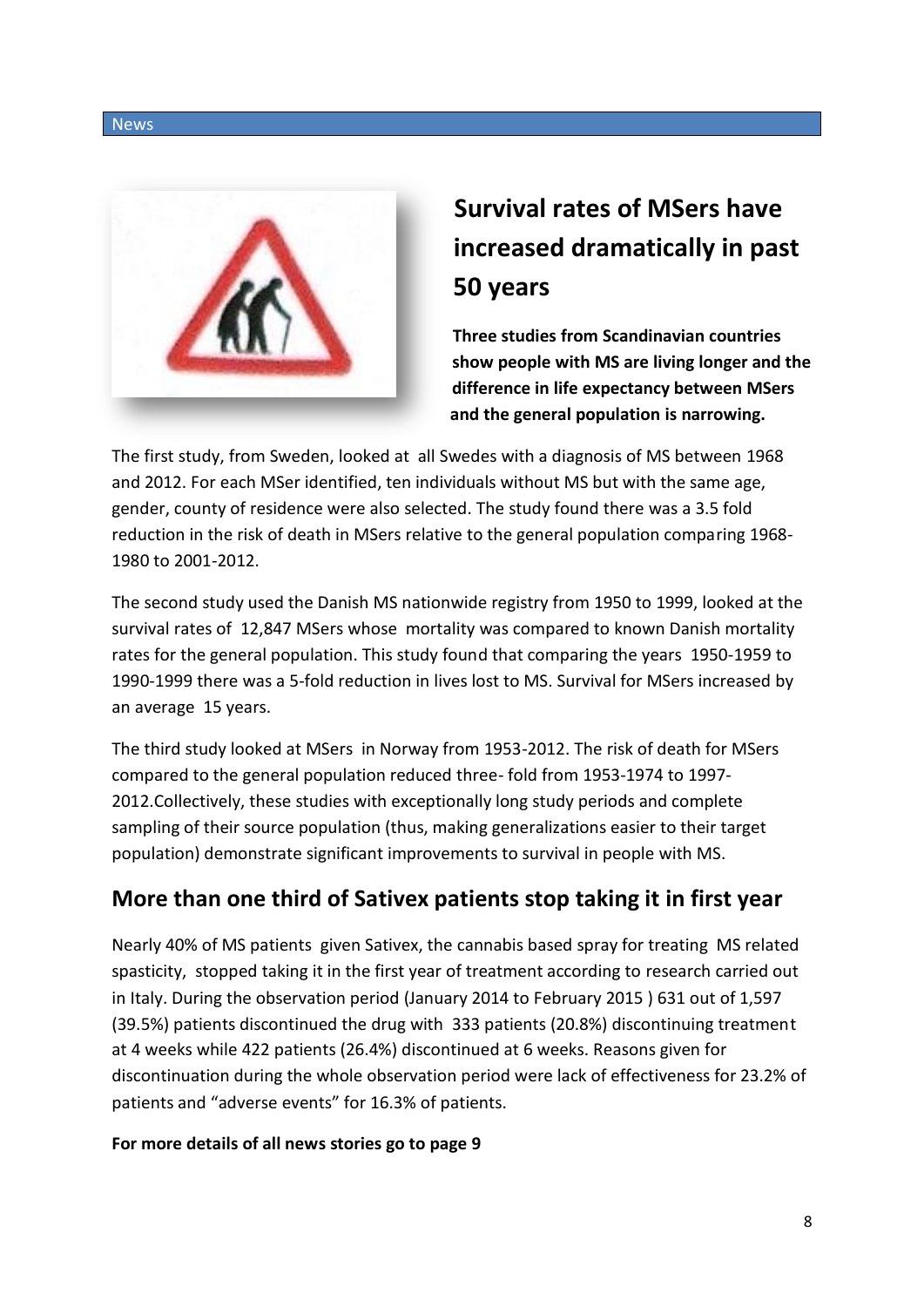#### *References contact details etc*

#### **Page 2**

**Lipoic acid story** 

#### **sources:**

http://nn.neurology.org/content/4/5/e374.abstract

https://medicalxpress.com/news/2017-06-patients-multiple-sclerosis-benefitover-the-counter.html#jCp

#### **Page 3 Pancreas/MS story**

### [http://resou.osaka-u.ac.jp/en/research/2017/20170822\\_1](http://resou.osaka-u.ac.jp/en/research/2017/20170822_1)

https://multiplesclerosisnewstoday.com/2017/08/29/study-reports-thatpancreas-produced-factor-can-renew-ms-related-neuron-sheath/

#### **page 4 Resistance training and progression**

Source; MS-UK http://www.ms-uk.org/resistance-training-may-slowprogression-ms

#### **P5stomach bug and MS progression link**

Source: https://www.nature.com/articles/s41598-017-07801-9

#### **P6 New drugs seminar**

Source: http://multiple-sclerosis-research.blogspot.com/ 21/7/17

#### **Page 7 B-cell toxin**

Source: https://www.ncbi.nlm.nih.gov/pubmed/28601295

#### **Page 7 MIS416 study**

http://www.ms-uk.org/phase-ii-trial-mis416-secondary-progressive-mssuggests-no-benefit-060717

#### **Page 8 Longevity story**